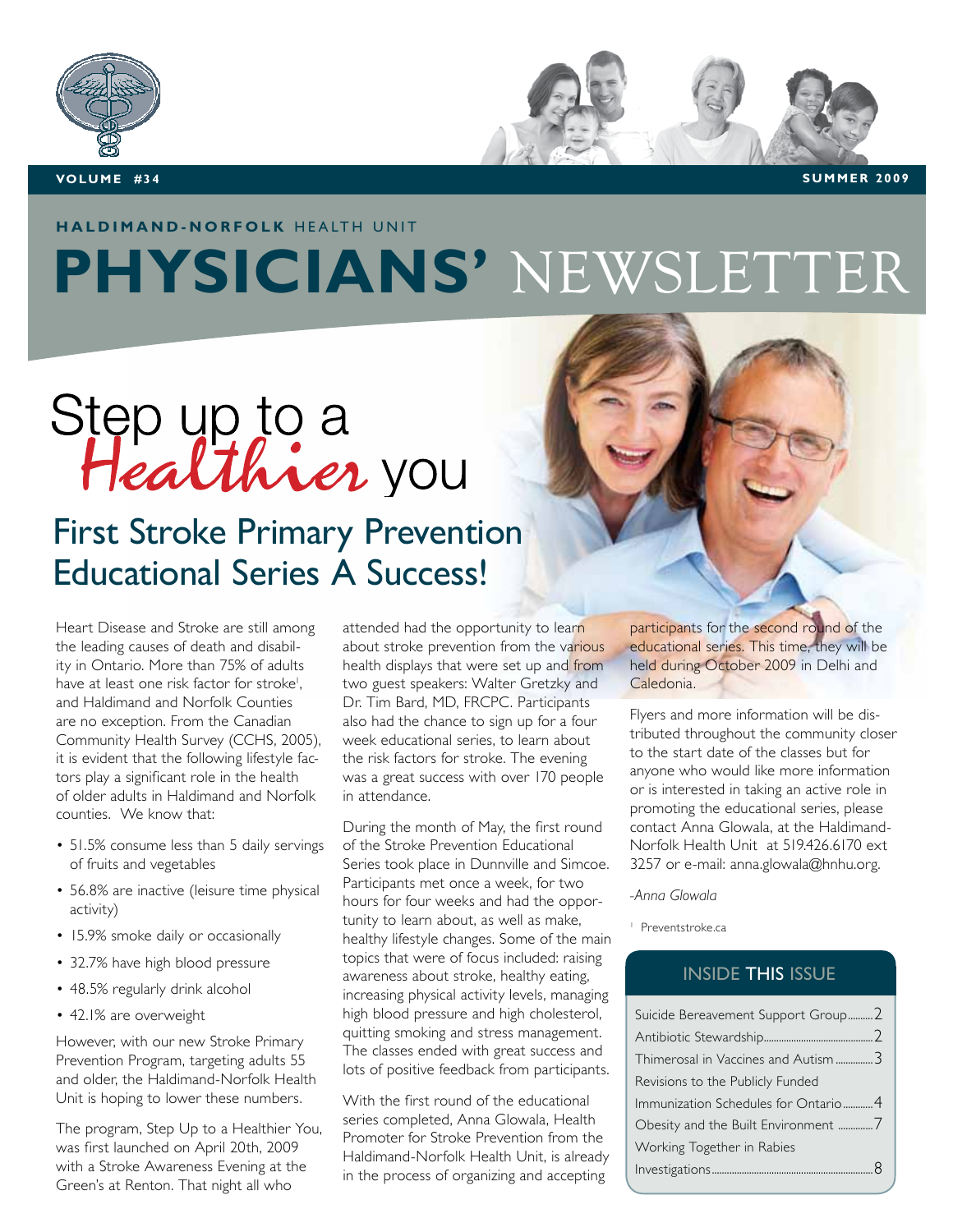#### **Suicide Bereavement Support Group**

There is now a support group for people who have lost friends and relatives to suicide in Haldimand – Norfolk.

The Suicide Prevention Network holds an annual community forum every year. Last Nov. 25, 2008 the focus was on the survivor (someone who has lost a loved one to suicide). Judge James Clarke visited Haldimand – Norfolk and spoke of his journey and his rediscovery of hope after he lost his wife to suicide. His presentation was well received by the audience. Many commented on how Judge Clarke's honest, frank sharing of his feelings, his thoughts and his beliefs helped them.

This forum was the impetus to forming a suicide bereavement support group for survivors in the Haldimand – Norfolk area. The first meeting took place on April 28, 2009. Several survivors attended and asked to continue meeting.

Survivors of the suicidal death of a loved one are an isolated and neglected group with unique problems and needs. The grief after suicide is one of the most stressful and difficult of all grief processes.

It can be so powerful to connect with other survivors and such a relief to be able to talk openly about suicide with people who understand.

For so many survivors a crucial part of their healing process is the support and sense of connection they feel through sharing their grief with other survivors. The most common way this sharing occurs is through survivor support groups.

If you have any patients in your practice that you think might benefit from attending the meetings please have them call Marilyn Antkiw PHN at 519 426-6170 ext. 3252 to find out when the group's is meeting again.

Keep a copy of the book mark at your desk for reference. Thanks for your support of this bereavement group.

## Antibiotic Stewardship

Due to the growing number of resistant organisms, the need for effective antibiotic stewardship is growing. Antibiotic stewardship helps lower the development of resistance to various organisms, especially those responsible for causing Upper Respiratory Tract Infections (URTI's) . The objective of such a stewardship is to identify and quantify the determinants of antibiotic prescribing for URTI's for both physicians and patients in hospital and family practice.

In the past, the primary outcome of stewardships has been the cost savings, however, the focus now is on decreasing bacterial resistance and/ or reducing super-infection. Many benefits are clear when these programs are put into place and they will become an integral part in the in-patient healthcare setting.

In order to develop and maintain valuable antibiotic stewardship programmes in health care facilities, a multi-disciplinary approach is preferable. Ideally, this involves physicians, nurses, labs, pharmacies, and Infection Control Practitioners (ICP's) for hospitals and long term care homes (LTCH's). In family practices, patients would also be involved in surveys and education. With the multi-disciplinary approach, antibiograms can be developed to ensure first line antibiotics take presedence.

Patient age, co-morbidity, repeat visits and provision of pharmaceutical samples are just a few of the factors which influence antibiotic use. Patient pressure is also perceived as a major factor in inappropriate antibiotic use. Keeping this in mind, education for patients as well as physicians helps to ensure an effective stewardship programme.



It has been noted that patients who are recommended Over the Counter medications are less likely to return to their physicians for antibiotic prescriptions. When necessary, first line antibiotics outlined in

The antibiogram should be prescribed to eliminate the trial and error using other medications.

Literature indicates that physicians surveyed reported decreased costs with decreased use of antibiotics. Also, costs are decreasing with increased use of less expensive antibiotics such as TMP/SMX. These physicians have also noted fewer adverse effects and antibiotic drug interactions.

*Submitted by CD Team, HNHU*

#### **References**

- Antibiotic Stewardship all Good Things in Moderation; Dr. Dick Zoutman, Queen's University Faculty of Medicine
- Antimicrobial Stewardship Programs: Interventions and Associated Outcomes; Patel D, Lawson W, Guglielmo BJ, University of California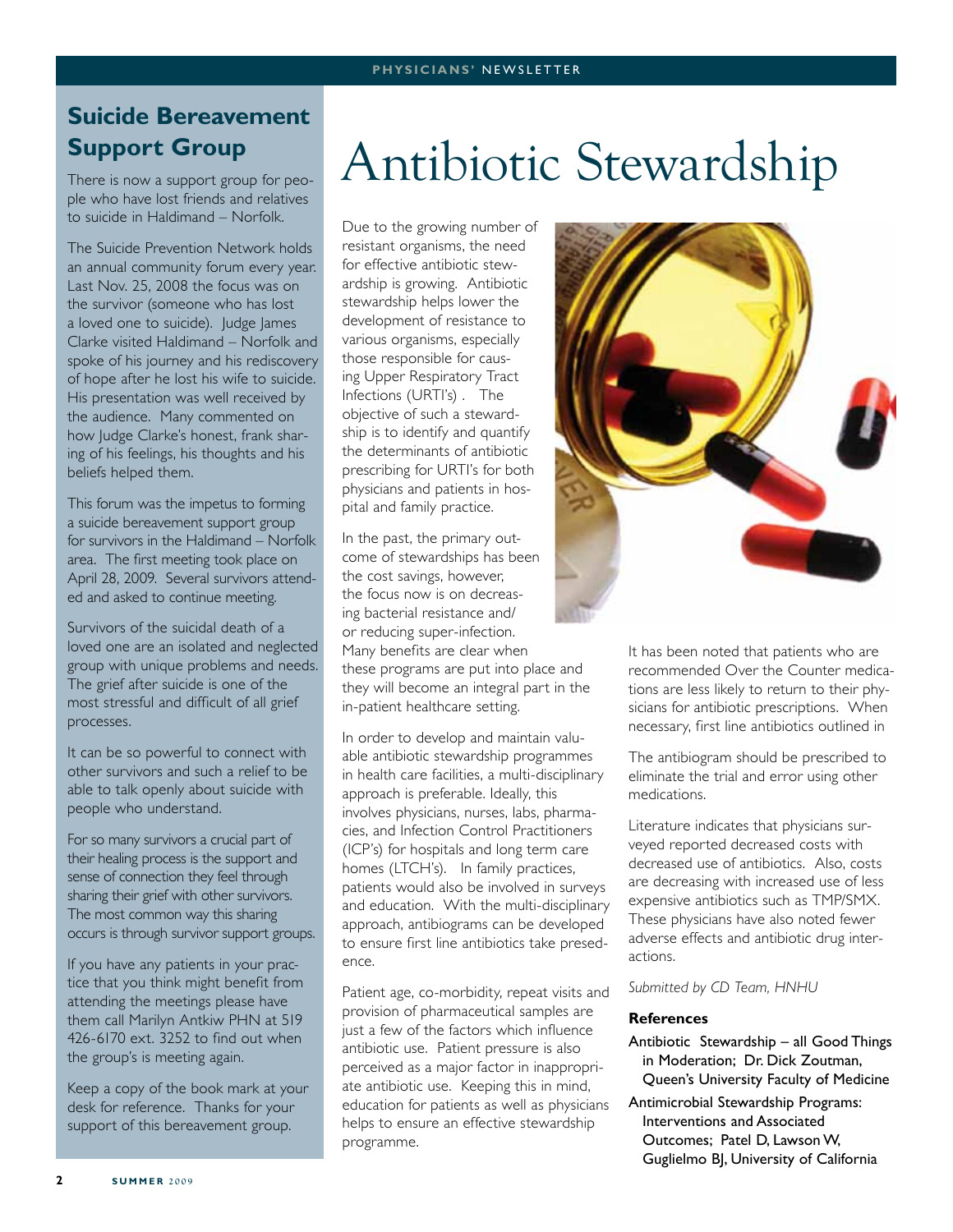#### **P h ysici a n s'** newslette r



## **Thimerosal in Vaccines and Autism**

Thimerosal is a mercury-based preservative used in the manufacturing process of multidose vials of vaccine. Thimerosal helps to prevent the growth of bacteria and fungi in vaccines and stabilizes the vaccine so that it remains effective over time.

 In large concentrations or over extended periods of exposure, mercury can cause damage to the brain and the kidneys. The organic form, methylmercury, is the main known cause of neurological damage. The sources of methylmercury are in the environment, with fish as a food source of greatest concern. Maximum tolerable levels for daily intake of methylmercury, relative to body weight, have been established.

Thimerosal contains ethylmercury, not methylmercury. The original concern regarding thimerosal in vaccine was a purely theoretical one, brought to the attention in the 1990's based on the total amount that would be received in the infant schedule as recommended in the United States at that time. The recommended maximum levels for methylmercury exposure were used because no

such guidelines existed for ethylmercury.

Ethylmercury is eliminated much more quickly and is less likely to reach toxic levels in the blood than methylmercury. The levels of ethylmercury in vaccines are minute and have not been shown to cause harm. Millions of doses of thimerosal-containing vaccines have been given to patients since 1930's with no common or serious adverse events.

Some speculation has tried to link thimerosal in the MMR vaccine to autism, but the MMR routinely used in Canada has never contained thimerosal. DTap, polio and Hib vaccines have not contained this preservative since 1997-98. The influenza and most hepatitis B vaccines are in multidose vials and contain thimerosal as a preservative.

The best available science to date has shown that there is no link between vaccines containing thimerosal and autism or other behaviour disorders. The National Advisory Committee on Immunization (NACI) has reviewed the safety of thimerosal and concluded that the alleged

adverse health effects from thimerosal in vaccines has never been substantiated. International bodies, such as the World Health Organization (WHO), the US Food and Drug Administration (U.S. FDA) and the Institute of Medicine in the U.S., share this opinion.

There is no safety reason to avoid thimerosal-containing vaccines. The National Advisory Committee on Immunization (NACI) has thoroughly reviewed the evidence and indicated that "There is no legitimate safety reason to avoid the use of thimerosal-containing products for children or older individuals, including pregnant women."

#### References:

- Public Health Agency of Canada. Thimerosal in Vaccines and Autism
- Canadian Coalition for Immunization Awareness and Protection immunize.ca
- National Advisory Committee on Immunization. Canadian Immunization Guide 2006.

*Submitted by Clinical Services Team, HNHU.*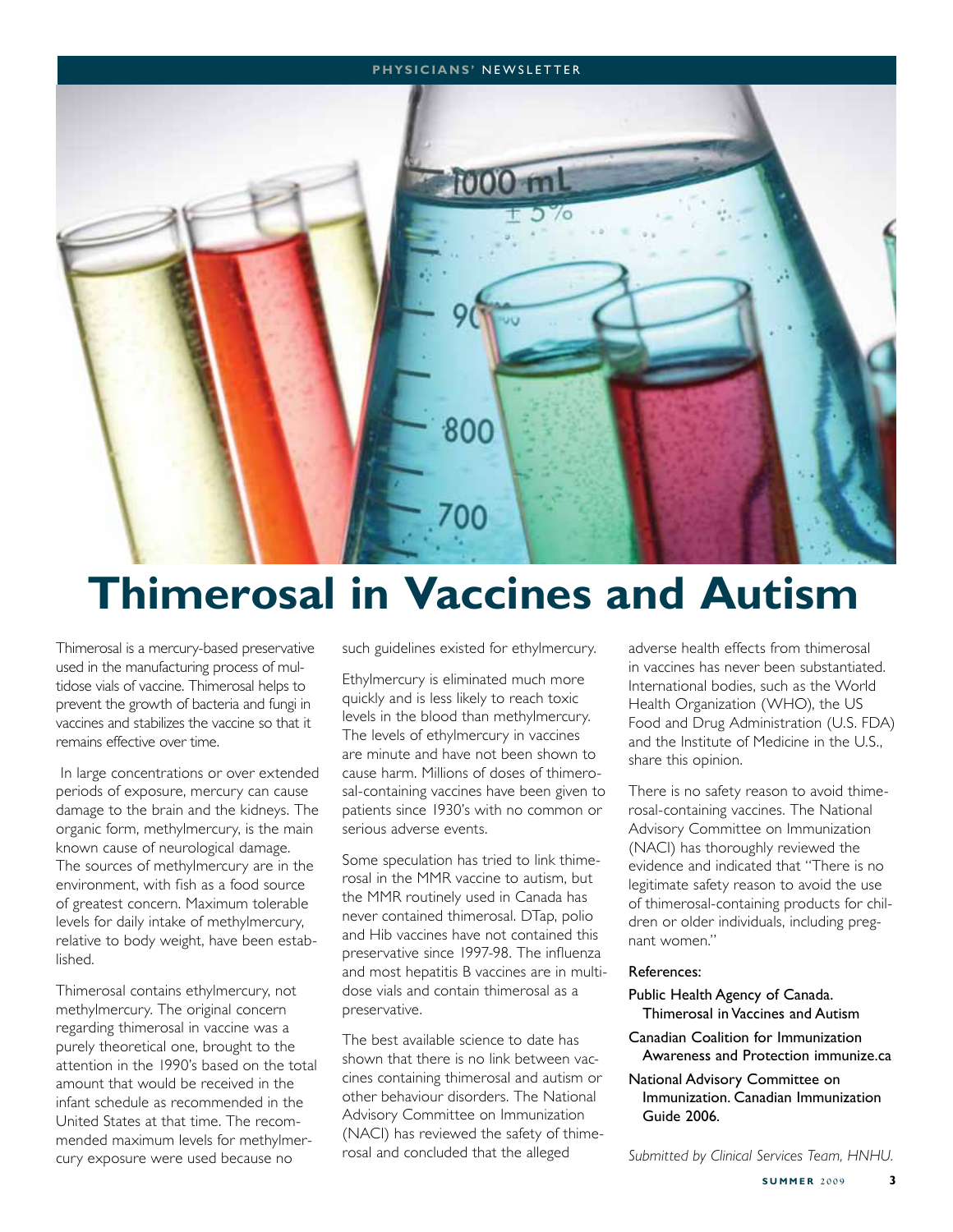## Revisions to the Publicly Funded Immunization Schedules for Ontario



The new revised schedule, January 2009, has replaced the February 2005 version. According to contacts at the Ministry of Health and Long-Term Care, "Schedules" packages have been sent to all family physicians, paediatricians, nurse practitioners, midwives, community health centres (CHC), long term care homes (LTCH) and hospitals. The following are key changes to the Schedules:

#### **Human papilloma virus (HPV) vaccine**

- The addition of the human papilloma virus (HPV) vaccine for Grade 8 females to the Schedules.
- The vaccine that is currently being provided through Ontario's publicly-funded immunization program is the Gardasil® vaccine produced by Merck Frosst.

#### **Tetanus-diphtheria-acellular pertussis (Tdap) vaccine**

- Tetanus-diphtheria-acellular pertussis (Tdap) plus inactivated poliovirus (IPV) vaccines for children 7 years and older who missed the 4 to 6 year old booster dose of DTaP-IPV (Quadracel®).
- Unimmunized children/adolescents 7 years to 17 may receive 3 doses of Tdap plus IPV as a series.
- Adolescents 14 to 16 years of age and 10 years after the 4 to 6 year old booster should receive a dose of Tdap.
- The vaccine that is currently being provided is the Adacel® vaccine, produced by Sanofi Pasteur.

#### **Pneumococcal conjugate (Pneu-C-7) vaccine**

• A change to the interval between the

last dose in the primary series of pneu-C-7 and the booster dose from six (6) to eight (8) weeks to at least two (2) months.

- Additions to the high risk eligibility criteria for pneu-C-7 vaccine to include children less than five (5) years of age who attend a child care centre and/ or who are of First Nations origin who were not previously vaccinated. They require one dose.
- The vaccine that is currently being provided is the Prevnar® vaccine, produced by Wyeth.

#### **Pneumococcal polysaccharide (Pneu-P-23) vaccine**

- A change in the criteria for reimmunization and the timing of reimmunization for the pneumococcal polysaccharide vaccine.
- The vaccines currently being provided are the Pneumo®23 vaccine, produced by Sanofi Pasteur and Pneumovax® produced by Merck Frosst.

#### **Meningococcal conjugate C (Men-C) vaccine**

- A new recommendation that one year old children immunized against Men-C in infancy (ie, < one year of age) require another dose at least one (1) year after the last dose in the infant series for enhanced protection against meningococcal disease, serogroup C.
- The vaccine currently being provided is the Menjugate® vaccine produced by Merck Frosst.

#### **Meningococcal conjugate ACYW-135 (Men-C-ACWY) vaccine**

• The addition of high risk eligibility criteria for the meningococcal ACYW-135 conjugate vaccine.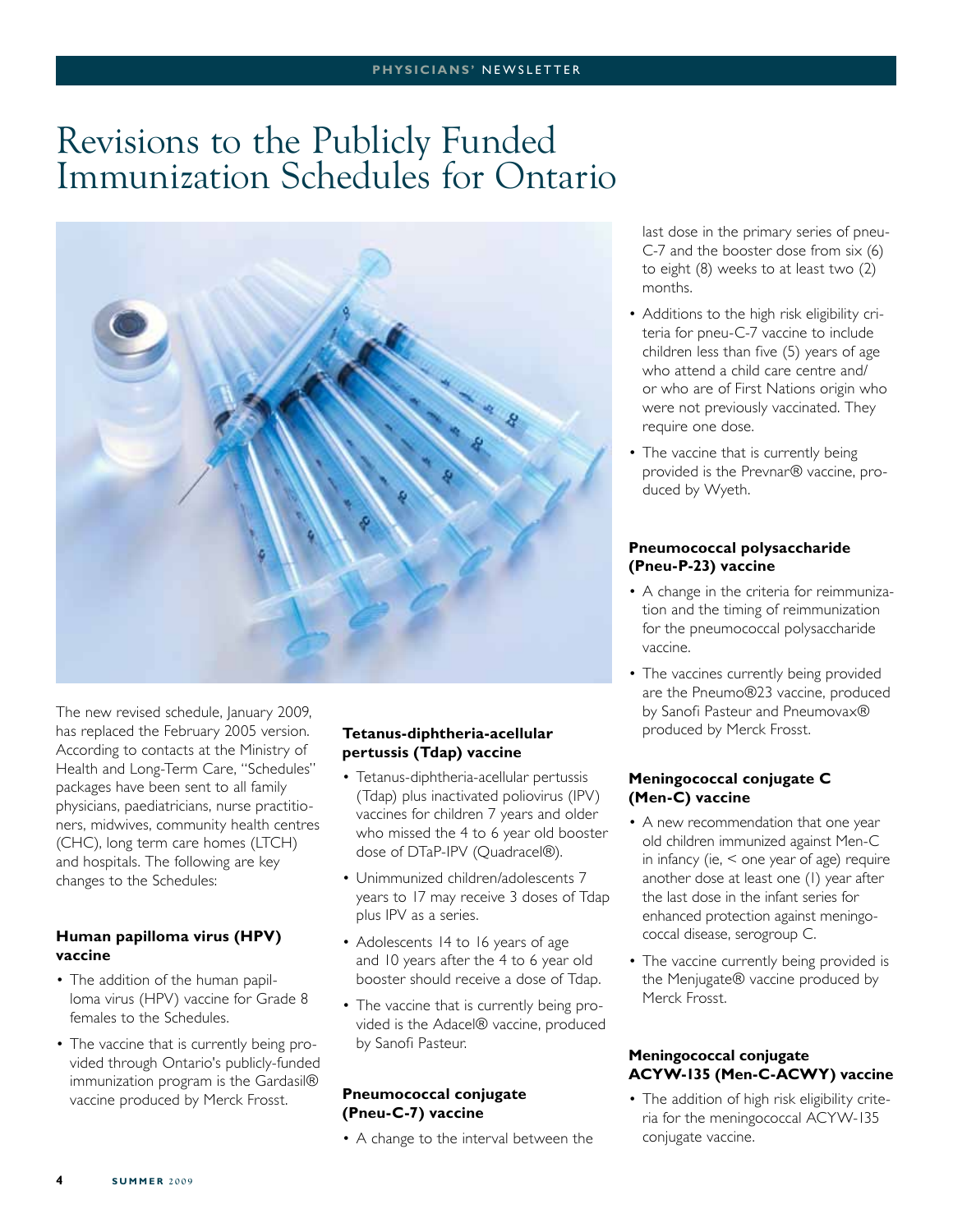#### **P h ysici a n s'** newslette r

• The vaccine currently being provided is the Menactra® vaccine produced by Sanofi Pasteur.

#### **Influenza vaccine**

• New recommendations for children receiving influenza vaccine as recommended by the National Advisory Committee (NACI) are: Previously unvaccinated children under nine (9) years of age require two doses of influenza vaccine given 4 weeks apart. Eligible children less than nine (9) years of age who have properly received one or more doses of influenza vaccine in the past are recommended to receive one dose per season thereafter.

#### **Varicella vaccine**

• The high risk criteria has changed, please refer to the Canadian Immunization Guide (CIG) available at: http://www. phac-aspc.gc.ca/naci-ccni/index.html.

Guide errata and clarifications, March 2008. Available at: http://www.phac-aspc. gc.ca/publicat/cig-gci/errarta-eng.php

• The vaccines currently being provided are Varivax III® produced by Merck Frosst and Varilrix® produced by GlaxoSmithKline.

#### **Measles immunity**

• Change to the cut-off year for the assumption of immunity to measles from 1957 to 1970. This change is being made based on the epidemiology of measles in Ontario, the introduction of publicly funded measles-containing vaccine in 1970, the recommendation of Provincial Infectious Diseases Advisory Committee (PIDAC) and to be consistent with National Advisory Committee on Immunization (NACI) recommendations.

An additional table (Schedule 4) has been added to the Schedules, for adults 18 years and older, not immunized in childhood.

Revisions to the Schedules are based on the recommendations from NACI, feedback from health unit staff, the PIDAC immunization subcommittee and a representative group of community physicians. The Publicly Funded Immunization Schedules for Ontario - January 2009 are posted on the Ministry of Health and Long-Term Care web site at: http://www. health.gov.on.ca/immunization.

NOTE: Also included in the ministry package is "Recommended and minimum ages and intervals between vaccine doses of publicly funded routine childhood vaccines". This is a handy tool many practitioners will find useful, as it saves looking through the Canadian Immunization Guide and product monographs for intervals between vaccines.

Look in up-coming editions of the Physicians' Newsletter for more details on each of the above changes.

## **Patient Delivered Partner Therapy (PDPT)**

Patient Delivered Partner Therapy (PDPT) refers to the treatment of sexual partners of cases diagnosed with chlamydia and/or gonorrhea by providing the case with medication/ prescription for them selves as well as their partner. This is performed without the health care provider examining the partner before providing treatment. This therapy is meant to ensure the "hard to reach" partners receive appropriate treatment and aids in the avoidance of re-infection when partners are treated at the same time as cases.

According to the Centres for Disease Control, they state using PDP therapy was a "useful option" for the treatment of partners, especially when dealing with male partners of women with chalmydia and/or gonorrhea.

The College of Physicians and Surgeons of Ontario (CPSO) created a policy which grants physicians to offer PDPT to those outside the "established doctor-patient relationship". The policy states, "Treatment for a sexual partner of a patient with a sexually transmitted infection (STI) who, in the physician's determination, would not otherwise receive treatment and where there is a risk of further transmission of the STI" (Policy #2-05; www.cpso.on.ca/policies /drug prac.htm).

Remember FREE STI medication is now available at the Health Unit….fax your order TODAY!

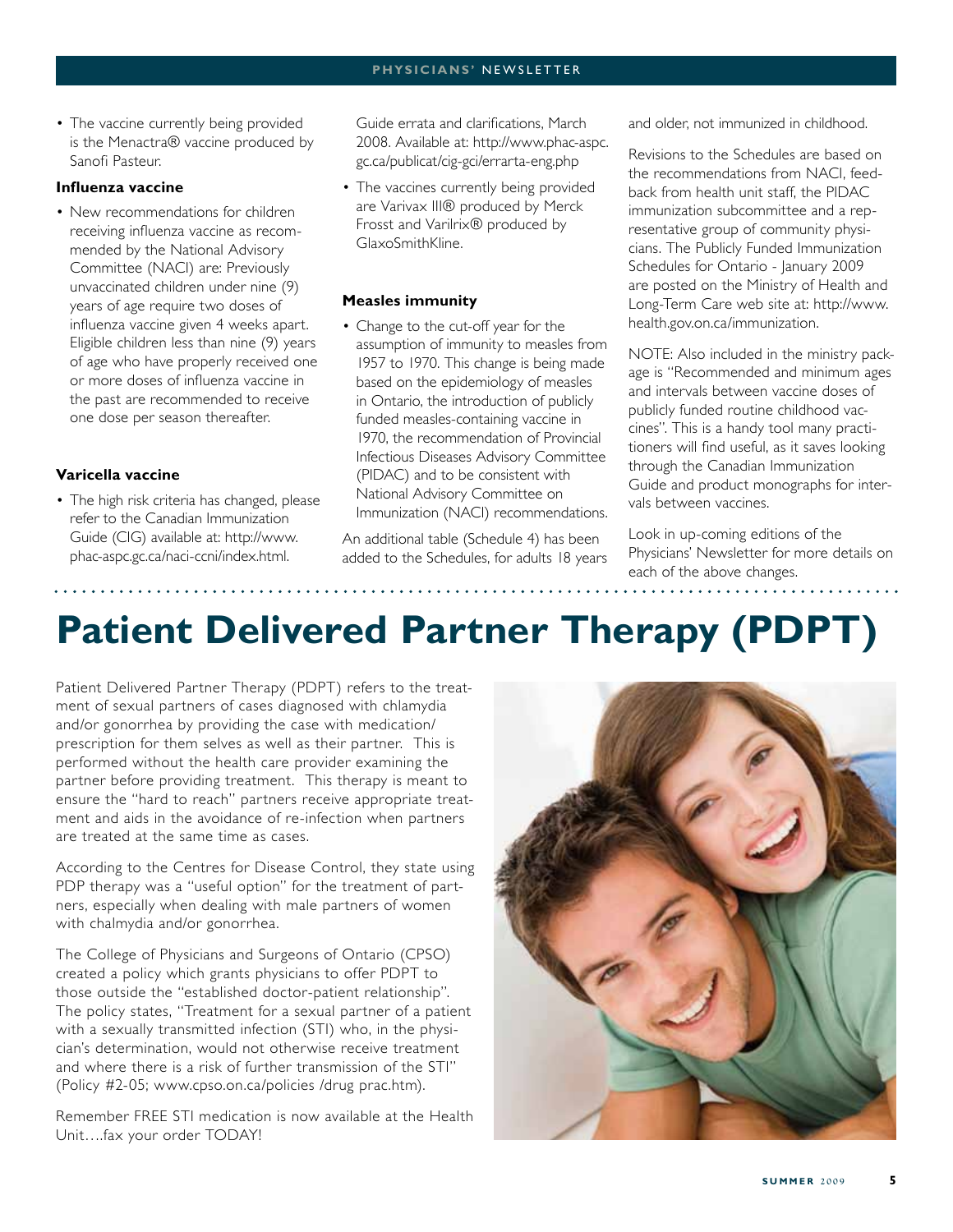## **Publicly Funded Schedules 2005 VS 2009**

#### **Pneumococcal conjugate (Pneu-C-7) vaccine**

- A change to the interval between the last dose in the primary series of pneu-C-7 and the booster dose from six (6) to eight (8) weeks to at least two (2) months.
- Additions to the high risk eligibility criteria for pneu-C-7 vaccine to include children less than five (5) years of age who attend a child care centre and/or who are of First Nations origin.
- The vaccine that is currently being provided is the Prevnar® vaccine, produced by Wyeth

### **2005**

#### *Detailed Schedule for Pneumococcal Conjugate vaccine depending on age at first dose*

| Age at first dose                                  | <b>Primary series</b>      | Age at Booster dose <sup>x</sup> |
|----------------------------------------------------|----------------------------|----------------------------------|
| 2-6 months                                         | 3 doses, 2<br>months apart | $12 - 15$ months                 |
| 7-11 months                                        | 2 doses, 2<br>months apart | $12 - 15$ months                 |
| $12-23$ months <sup>xx</sup>                       | 2 doses, 2<br>months apart |                                  |
| $24-59$ months $-$<br>with high risk<br>conditions | 2 doses, 2<br>months apart |                                  |

- *x The pneumococcal conjugate booster dose should be given at least 6 – 8 weeks after the previous dose.*
- *xx Publicly funded vaccine is available only for children born on or after January 1, 2004 AND those at high risk under 5 years of age.*

#### **Pneumococcal polysaccharide (Pneu-P-23) vaccine**

#### • A change in the criteria for reimmunization and the timing of reimmunization for the pneumococcal polysaccharide vaccine.

• The vaccines currently being provided are the Pneumo®23 vaccine, produced by Sanofi Pasteur and Pneumovax® produced by Merck Frosst.

**2009**

*Polysaccharide Vaccine*

#### **2005**

#### *Schedules: Reimmunization with Pneumococcal Polysaccharide Vaccine*

| <b>Criteria for Reimmunization</b>                                                                                                                                                                                                                                                                      | <b>Timing</b>                                                                                                                                                  | <b>Criteria for Reimmunization</b>                                                                                                                                                                                                                                      | <b>Timing</b>                                                                                                                                                |
|---------------------------------------------------------------------------------------------------------------------------------------------------------------------------------------------------------------------------------------------------------------------------------------------------------|----------------------------------------------------------------------------------------------------------------------------------------------------------------|-------------------------------------------------------------------------------------------------------------------------------------------------------------------------------------------------------------------------------------------------------------------------|--------------------------------------------------------------------------------------------------------------------------------------------------------------|
| A single revaccination with Pneumococcal<br>Polysaccharide vaccine is appropriate for<br>those 2 years of age and older with:<br>• Functional or anatomic asplenia or<br>sickle cell disease<br>• Debilitating cardiorespiratory disease<br>• Hepatic cirrhosis<br>• Chronic renal failure or nephrotic | I dose after 5 years<br>for those 11 years of<br>age or older at the<br>time of revaccination<br>ΟR<br>I dose after 3 years<br>for those 10 years of<br>age or | A single revaccination with Pneumococcal<br>Polysaccharide vaccine is appropriate for<br>those 2 years of age and older with:<br>• Functional or anatomic asplenia or<br>sickle-cell disease<br>• Hepatic cirrhosis<br>• Chronic renal failure or nephrotic<br>syndrome | dose after 5 years<br>for those 11 years of<br>age or older at the<br>time of initial immuni-<br>zation<br>ΟR<br>dose after 3 years<br>for those 10 years of |
| syndrome<br>• HIV infection and immunosuppression<br>related to disease or therapy                                                                                                                                                                                                                      | less at the time of<br>revaccination                                                                                                                           | <b>HIV</b> infection<br>Immunosuppression related to disease<br>or therapy                                                                                                                                                                                              | age or less at the time<br>of initial immunization                                                                                                           |

Sources: Communication from Ontario Ministry of Health and Long-Term Care, Chief Medical Officer of Health, December 19, 2008 Publicly Funded Immunization Schedules for Ontario-February 2005. Publicly Funded Immunization Schedules for Ontario-January 2009

*Submitted by: Vaccine Preventable Diseases Team*

## **2009**

| Table 2: Detailed schedule for Pneumococcal Conjugate |
|-------------------------------------------------------|
| vaccine depending on age at first dose                |

| Age at first dose                                  | <b>Primary series</b>      | Age at Booster dose $\dagger$ |
|----------------------------------------------------|----------------------------|-------------------------------|
| 2-6 months                                         | 3 doses, 2<br>months apart | 12-15 months                  |
| 7-11 months                                        | 2 doses, 2<br>months apart | $12 - 15$ months              |
| 12-23 months $\ddagger$                            | 2 doses, 2<br>months apart |                               |
| $24-59$ months $-$<br>with high risk<br>conditions | 2 doses, 2<br>months apart |                               |

*† The pneumococcal conjugate booster dose should be given at least 2 months after the final dose of the primary series.*

*‡ Publicly funded vaccine is available for all children less than 2 years of age AND those at high-risk under 5 years of age*

*Table 4: Reimmunization with Pneumococcal*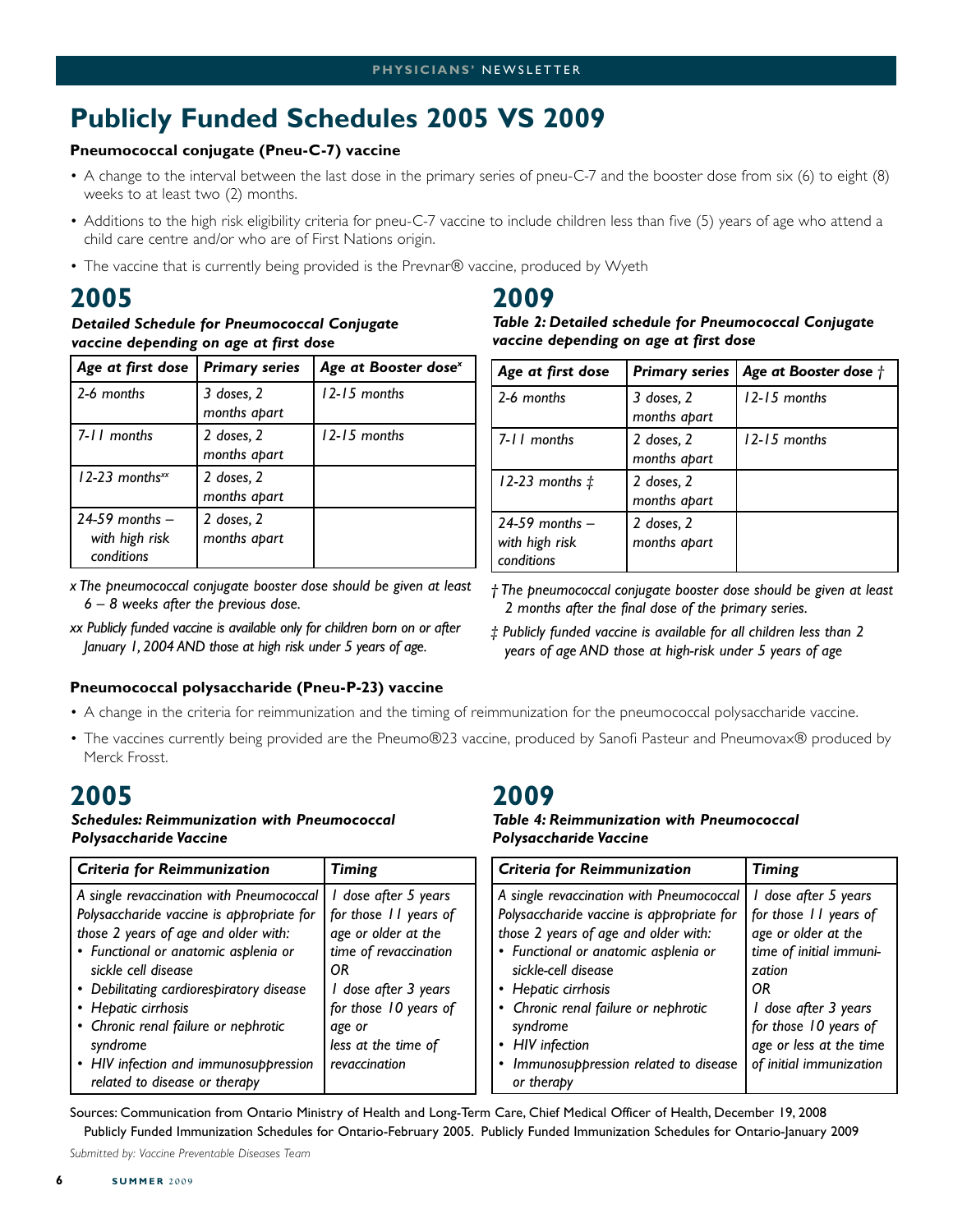## **Obesity and the Built Environment** *The Prognosis for Patients is Dire*

In 2005, The Ontario College of Family Physicians published a review of recent research on urban sprawl and human health. One report, OBESITY, outlined how urban sprawl contributes to obesity and related illnesses, how obesity threatens our health, and how to build healthier communities. (www.ocfp.on.ca/local/files/Urban%20 Sprawl/UrbanSprawl-Obesity.pdf)

The Heart and Stroke Foundation has taken a closer look at urban sprawl and the rising rates of obesity. The research found that each additional kilometer walked per day reduces the likelihood of becoming obese by nearly 5%. Each hour per day spent in a car increases the likelihood of becoming obese by 6%. (www.heartandstroke.nf.ca/site/c. inKLKTOwHoE/b.3654911/k.8498/2005\_ Report\_Card\_\_Has\_the\_subarban\_dream\_ gone\_sour.htm)

## *Don't let people drive you crazy when you know it's in walking distance*

*Author Unknown*

The built environment can either make it easier or harder for people to be physically active. Unfortunately, a growing majority of people in Haldimand and Norfolk are exhibiting the negative health impacts of living in communities that make walking or biking to destinations difficult. In 2007, a higher percentage of Haldimand and Norfolk residents, age 12 years and older, were inactive compared to 2005 (52.1% and 45.9% respectively).

(Source: Haldimand and Norfolk Chronic Disease Prevention Health Status Report 2009)

One way to get people walking, cycling and being physically active everyday is to build communities where residents can choose to walk, cycle or use other forms of wheeledtransportation instead of driving for short



distance trips. The iCANwalk campaign raises awareness about the elements that support or prevent walking in an individual's neighbourhood and encourages residents to gather that data using a simple checklist.

#### *What you can do:*

- Ask your patients if they are able to walk regularly to do daily chores where they live and encourage them to adopt this simple health behaviour
- Refer patients and staff to www.icanwalk.ca where they can find out how they can support the development of more walkable communities in Haldimand and Norfolk.
- Display posters and checklists from the iCANwalk campaign in your reception areas.

Health Action will use the returned checklists to compile data on existing supports for walkable communities in Haldimand and Norfolk, as well as those areas in need of improvement. This information will be shared with decision makers such as mayors and municipal staff.

Checklists and posters can be obtained FREE by calling 519-426-6170 ext. 3208 or emailing info@healthaction.ca

Let's work together to create communities that make healthy choices like walking easier choices for everyone.

*Submitted by: Josh Daley, Heart Health Coordinator Health Action*